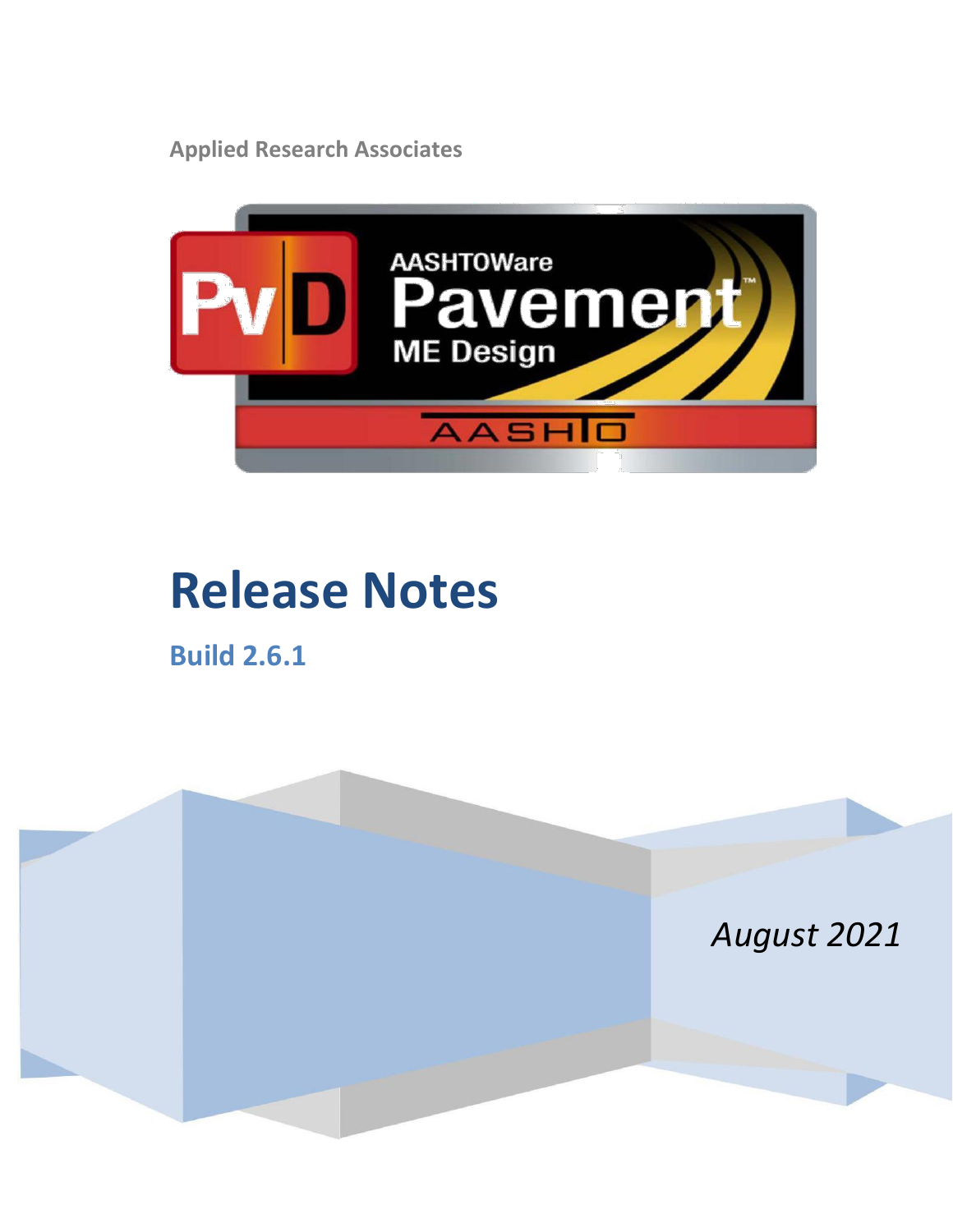

## Contents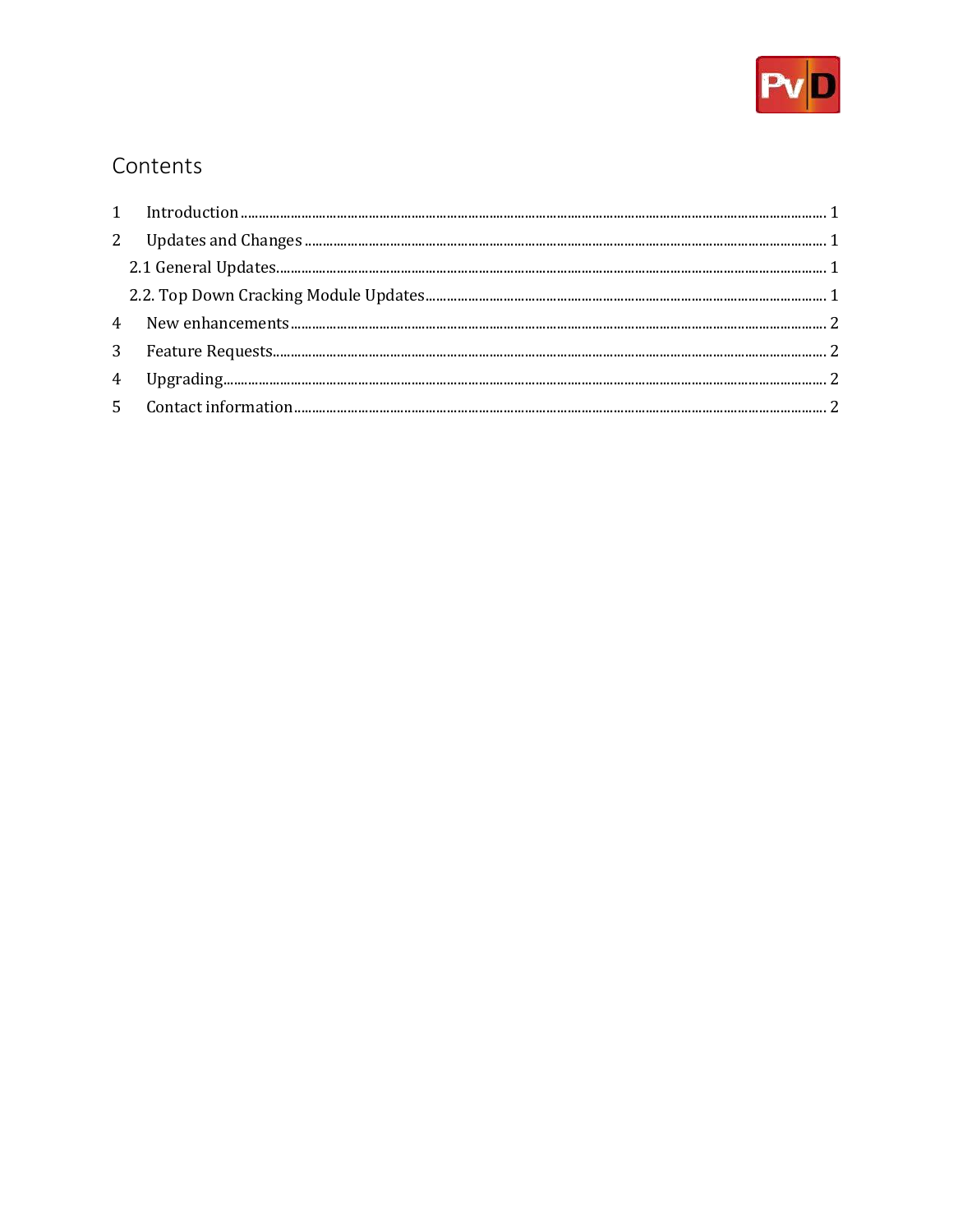

## <span id="page-2-0"></span>**1 Introduction**

This document describes the resolved and closed issues as well as the features present in the v2.6.1 release of AASHTOWare Pavement ME Design released in August 2021.

## <span id="page-2-1"></span>**2 Updates and Changes**

#### <span id="page-2-2"></span>2.1 General Updates

- The absolute minimum or maximum input value limits were adjusted for the following inputs:
	- o Dual tire spacing
		- The absolute minimum value was changed from 1 to a 0
	- o Saturated hydraulic conductivity
		- Absolute maximum
			- SI from 300 m/hr to 915 m/hr
			- US from 1000 ft/hr to 3000 ft/hr
	- $\circ$  These values have no impact on the predicted distresses and only defines the min/max limits when the software should not run. Values outside of these ranges result in an error which will stop the software from running.
- Fixed an issue where the predicted JPCP cracking at the specified reliability would exceed 100 %. The value is capped at 100%

#### <span id="page-2-3"></span>2.2. Top Down Cracking Module Updates

- An error occurred in the AC over JPCP design strategy when an asphalt layer was included below the JPCP layer.
	- $\circ$  The layer converter module for TDC included the AC layer thickness below the JPCP layer when calculating the total asphalt thickness which resulted in an error when predicting the depth of top-down cracking.
	- $\circ$  The issue was fixed by only accounting for the AC layers above the JPCP layer.
	- $\circ$  This issue was not widely reported by users. A revision version were sent to any users with similar issues.
- Users have reported two convergence issues within the structural data converter module. The two items are identified below.
	- o Dynamic modulus mastercurve conversion to relaxation modulus using Pronyseries
		- It was found that the non-linear optimization fitting procedure did not use the correct gradient functions which resulted in higher sum of squared error (SSE) values in some cases.
		- The gradient functions were corrected which resulted in a consistently better fit for the mixes provided by users.
		- The issue was not widely observed for neat mixtures.
	- o Power function fitting procedure to determine E1 and m.
		- The sum of squared error (SSE) convergence limit of 0.1 were too stringent. The value was adjusted to 0.2.